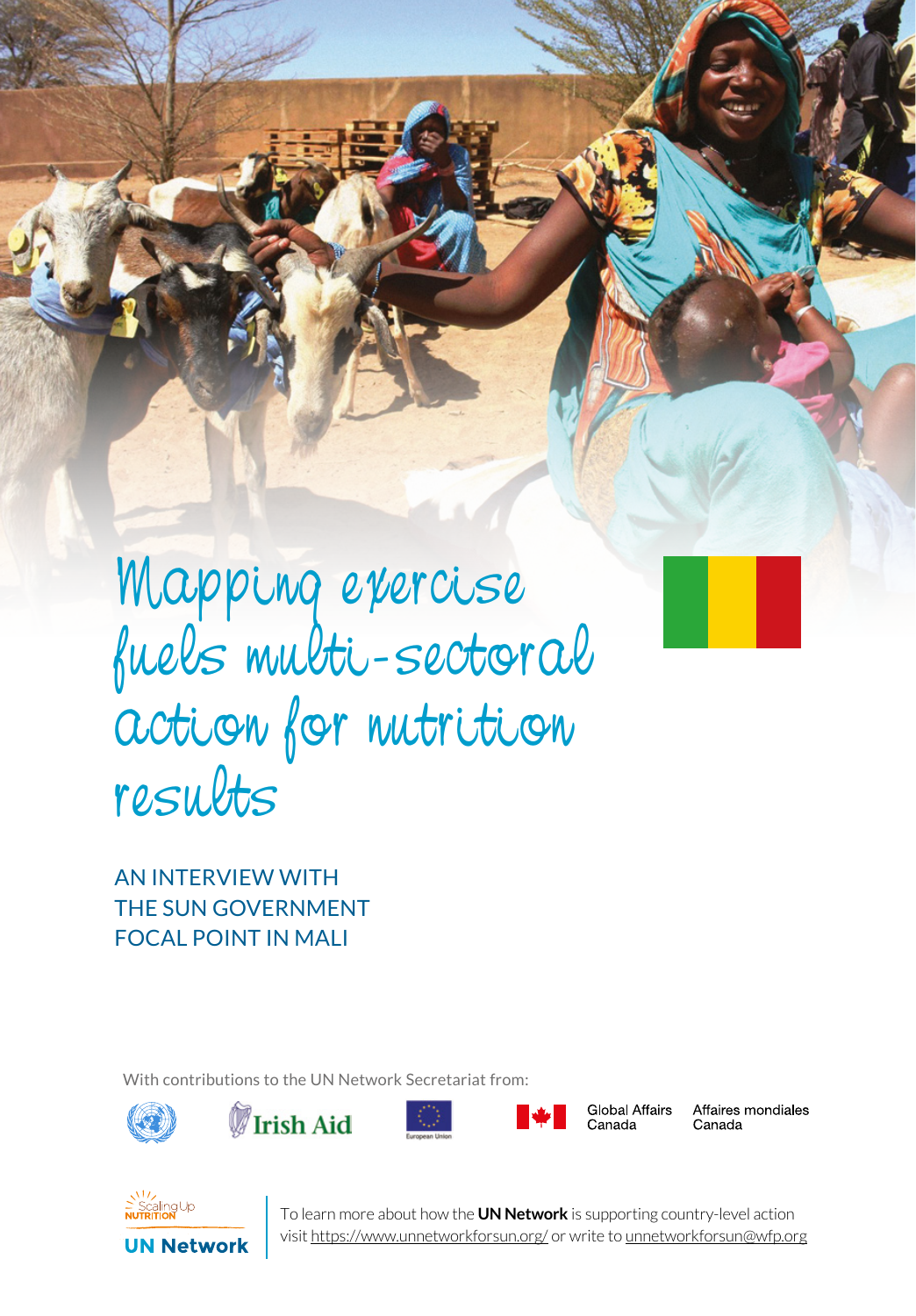ali continues to face high levels of malnutrition driven by multiple factors<br>that are exacerbated by the effects of climate change and conflict. Child<br>wasting is estimated at a whopping 10.7 percent (SMART 2017) although<br>p that are exacerbated by the effects of climate change and conflict. Child wasting is estimated at a whopping 10.7 percent (SMART 2017) although national statistics masque notable regional disparities. At the same time, 25.5 percent of women 15-49 years old are overweight or obese (SMART 2017), indication of the country's double burden. An extensive mapping exercise is being undertaken in Mali, led by the Head of the national nutrition coordination unit (*Cellule de Coordination*), Dr. Djibril Bagayoko. The Coordination Cell availed the neutral facilitation services of UNN−REACH and technical mapping assistance from the UNN Secretariat throughout the process. The multi-stakeholder, multi-sectoral mapping is helping to paint the full picture of the nutrition situation in the country, giving consideration to both humanitarian and development actions. Among other applications, the mapping is being used to track the implementation status of the country's national nutrition plan (2014–2018).



*Interview with Dr. Djibril Bagayoko September 2008 Cellule de Coordination/Sylvestre Togo*

Staff at the Coordination Unit, where the SUN Government Focal Point is based, have teamed up with colleagues in the Nutrition Division within the Ministry of Health to gather data on 30 actions from 48 institutions. In addition to key actors from the Government, the exercise has mobilized the six UN agencies engaged in the UN Network in–country (FAO, UNFPA, UNICEF, UN WOMEN, WFP and WHO) as well as the other SUN networks (Academic and Research, Business, Civil Society and Donor). It has also seized the opportunity to engage Inter-Agency Standing Committee (IASC) Clusters – Nutrition, Food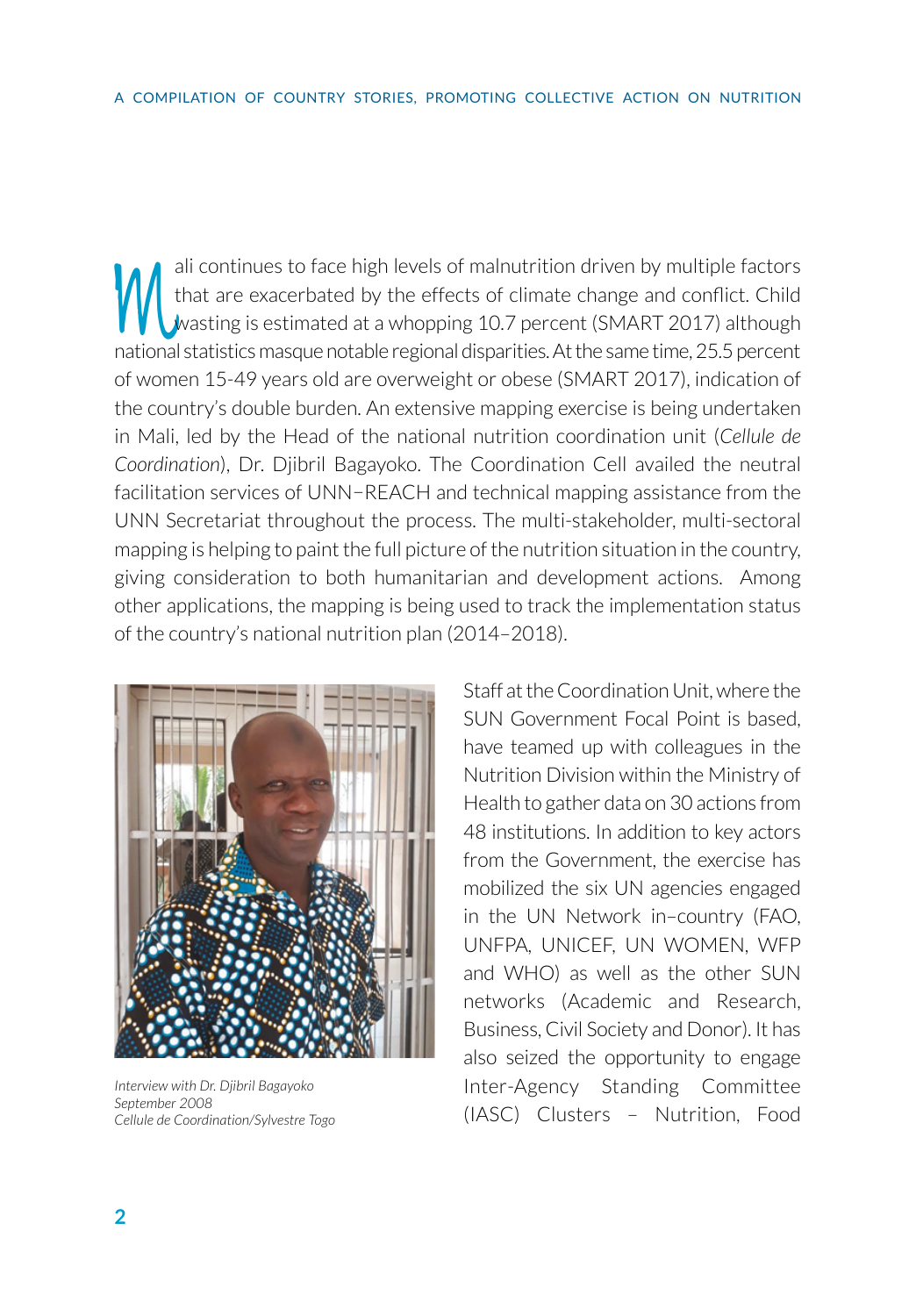Security, Health and WASH – in view of the fragile context as part of efforts to close the gap between humanitarian and development workstreams. This is also consistent with the mapping's aim to foster partnerships and synergies on nutrition. Read more about the mapping exercise in the below interview with the SUN Government Focal Point, Dr. Bagayoko, including how it is changing the way nutrition is addressed in Mali. Dr. Bagayoko is supported by the staff at the Coordination Unit, who helped him prepare for the interview.

# **What is the overall goal of Mali's mapping exercise?**

To improve nutrition governance by improving accountability in order<br>to meet the needs of target groups, such as pregnant and lactating<br>women, children under five years old and adolescent girls. The<br>manning also seeks to a to meet the needs of target groups, such as pregnant and lactating women, children under five years old and adolescent girls. The mapping also seeks to animate the multi-stakeholder, multi-sectoral approach to nutrition, including coordination platforms, as envisaged by the National Nutrition Policy and the Scaling Up Nutrition Movement.

# **What do the findings tell us about the nutrition stakeholder landscape and coverage of nutrition actions in Mali?**

The preliminary results of the mapping exercise were presented<br>during a validation workshop, held on 27 June 2018, which was<br>moderated by the Coordination Unit. The UNN-REACH Facilitator<br>provided instrumental support start during a validation workshop, held on 27 June 2018, which was moderated by the Coordination Unit. The UNN−REACH Facilitator provided instrumental support, starting with the preparations for the event. The workshop was attended by a multitude of actors, including: representatives of government technical structures (e.g. the Planning and Statistics Unit of the Ministry of Health and Ministry of Rural Development respectively, National Centre of School Feeding), UN agencies, civil society as well as those from the donor community (e.g. the Canadian Embassy).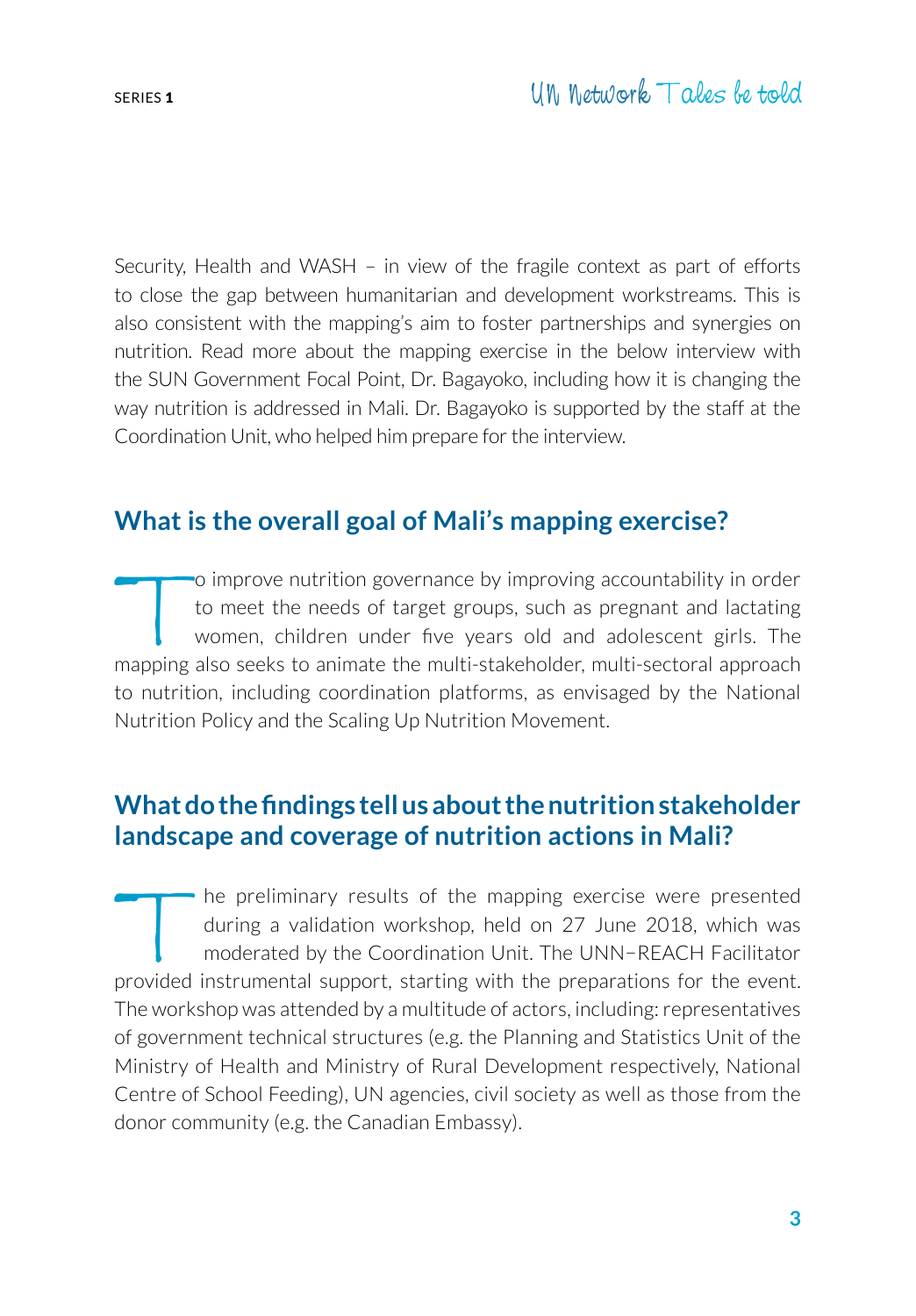In general, the mapping exercise indicated that nutrition-specific interventions, such as the management of acute malnutrition, iron and folic acid supplementation, tend to have higher coverage than nutrition sensitive actions, particularly those related to agriculture and social protection (e.g. conditional cash transfers). A mapping expert from the UNN Secretariat added that this is largely consistent with trends observed in other countries, where UNN has supported multi-stakeholder nutrition mapping. The Director/ Global Coordinator of the UNN Secretariat, Dr. Purnima Kashyap, also noted that this underscores the need to further mobilize non-traditional actors, who carry out many nutrition–sensitive actions to support nutrition gains on a societal and individual level.

#### **In your opinion, what are the main benefits of the mapping?**

The mapping invoked strategic reflection around nutrition actions,<br>demystifying the multi-sectoral approach. It provided an avenue to<br>sensitize and mobilize different stakeholders, which has helped them<br>inderstand their re demystifying the multi-sectoral approach. It provided an avenue to sensitize and mobilize different stakeholders, which has helped them understand their respective roles, particularly those actors who are supporting nutrition–sensitive actions. Eight sectors (agriculture, fisheries, food security, health, livestock, social protection, WASH and women's empowerment) are partaking in the exercise. For some, this is the first time they are engaging in the nutrition arena. This is often the case for actors supporting nutrition– sensitive actions, such as fish farming. Consequently, the mapping has helped us include gender perspectives and reach out to other sectors, including: agriculture; WASH; education and social protection. It has also enabled the Coordination Unit to identify coverage gaps, particularly those efforts related to the prevention of malnutrition. Actors in–country are embracing this newly available coverage data and pointing to it as a key input for improving the service delivery of nutrition–specific and sensitive programmes alike.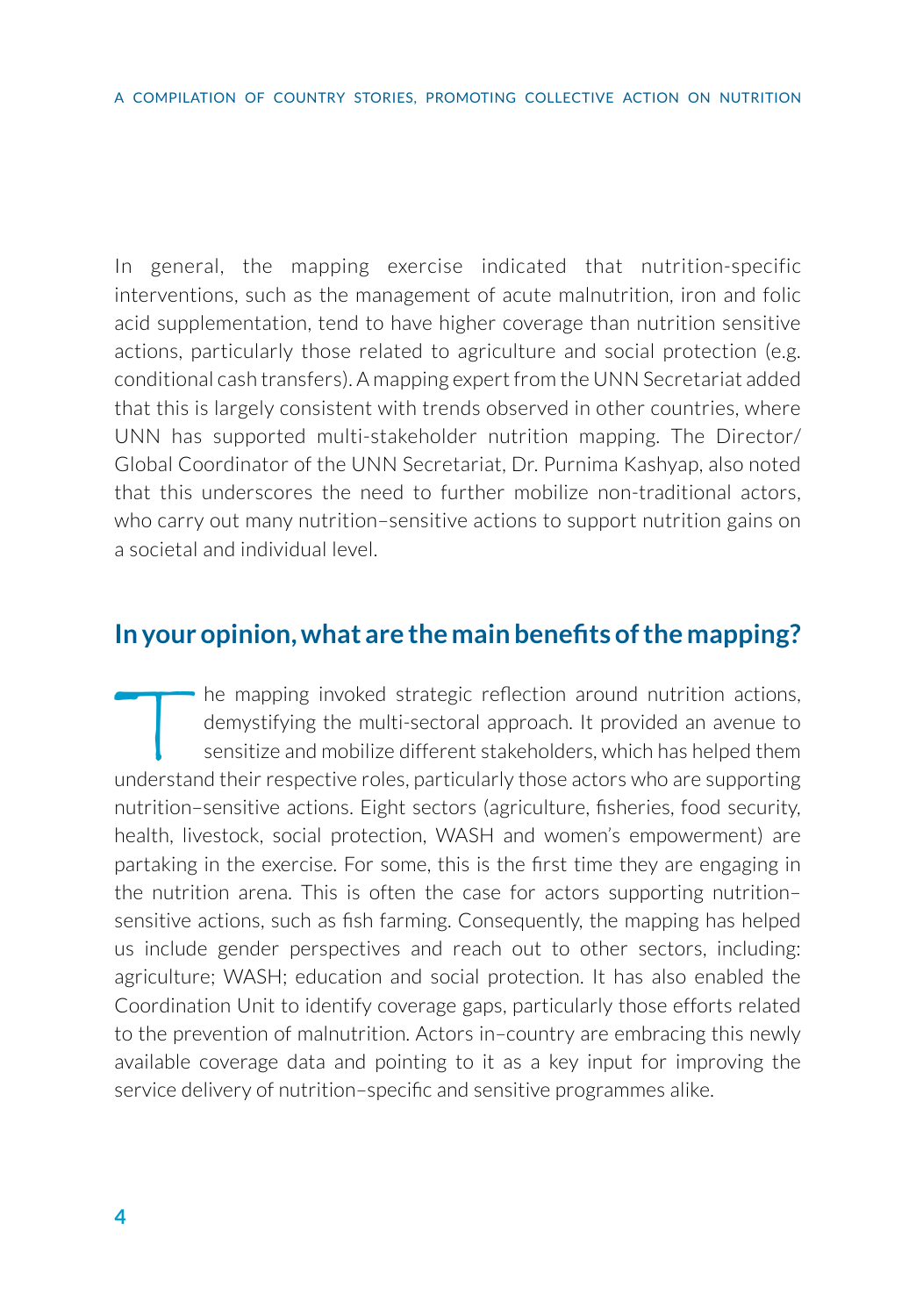The mapping highlighted the need to involve target groups in the design of behaviour change communication activities to improve uptake of existing nutrition-related services. In addition, it identified opportunities for increased collaboration among related sectors and stakeholders, recognizing that this is also vital for improving intervention coverage.

The mapping exercise is helping to instill a culture of data–driven decision– making in Mali, which will help us optimize the use of scarce resources. This is directly enhancing the monitoring and evaluation of our current multi-sectoral nutrition policy and plan (2014–2018) as well as shaping the next national nutrition plan, which will cover the 2019–2023 period.

#### **FIGURE 5**

Excerpt from the Nutrition Stakeholder and Action Mapping in Mali (2018−19) conducted through UNN-REACH

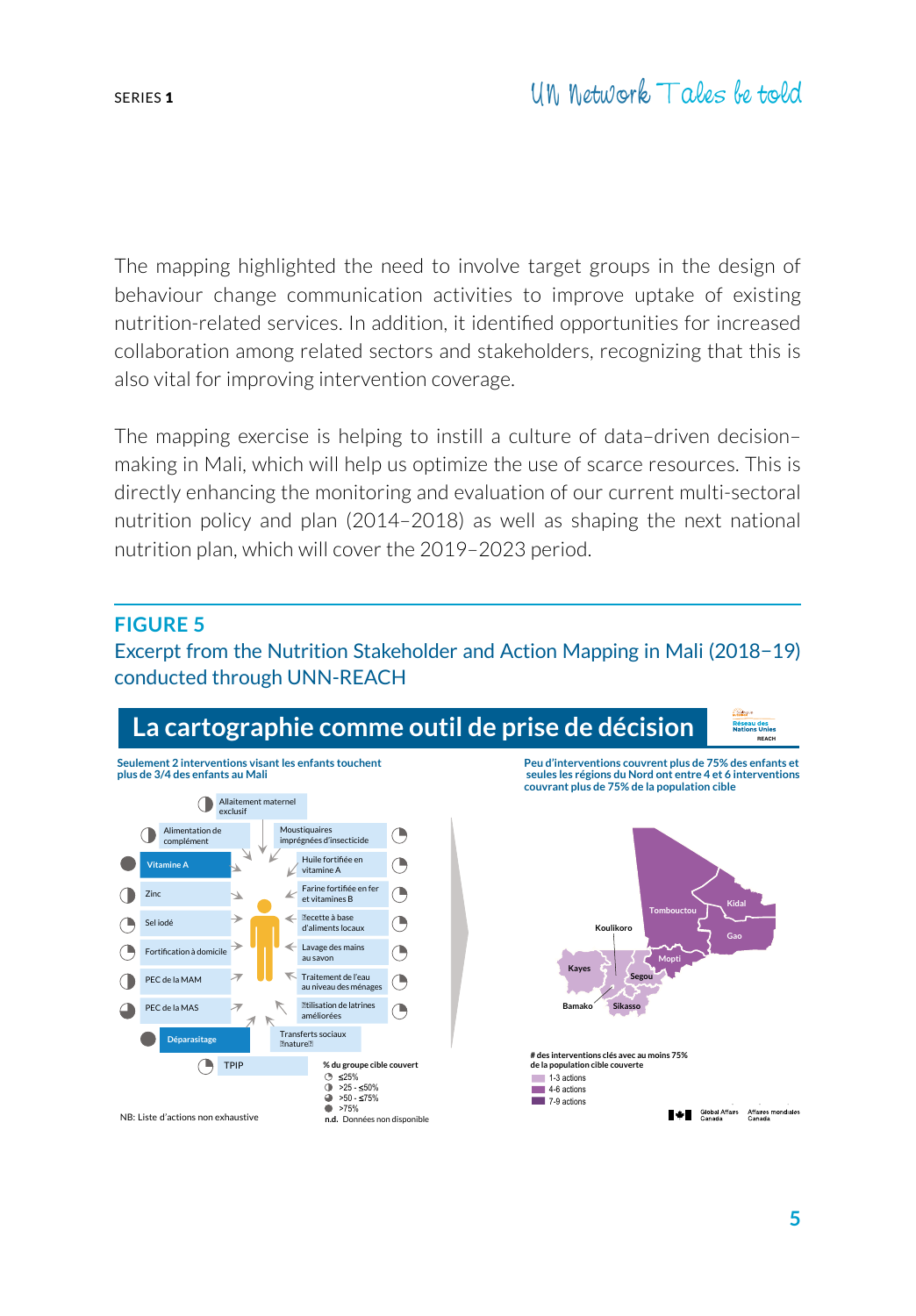## **Is multi-sectoral engagement where you would like it to be?**

hile eight sectors are participating in the exercise, most of the actions mapped are oriented towards two sectors. This illustrates the need for further efforts to engage some sectors, reminding them actions mapped are oriented towards two sectors. This illustrates the need for further efforts to engage some sectors, reminding them how their work is supporting positive nutrition outcomes and sustainable development, more broadly.

#### **Tell us about the challenges you encountered when executing the mapping exercise and how they were overcome.**

The of the main challenges was to establish a local team with the requisite technical and managerial skills to carry out the exercise.<br>This was overcome by strengthening the individual capacity of local actors in an effort requisite technical and managerial skills to carry out the exercise. This was overcome by strengthening the individual capacity of local actors in an effort to increase the sustainability of the mapping. Here, UNN support was instrumental to training the mapping team and providing guidance in successive phases. The learning-by-doing approach proved to be another challenge, particularly since Mali was one of the first countries to use the new web-based version of the mapping tool. To the extent possible, our mapping team leveraged lessons learned from other countries where the exercise was successfully completed. It also documented the Mali experience to support the continuous improvement of the mapping– tool and process.

### **Based on your experience, what would you consider to be the 'critical success factors' for executing the mapping exercise?**

aking stock of existing data for key sectors during the preparatory<br>phase and the validation workshop at the end of the exercise highly<br>facilitated the mapping process and were crucial for rolling out an phase and the validation workshop at the end of the exercise highly facilitated the mapping process and were crucial for rolling out an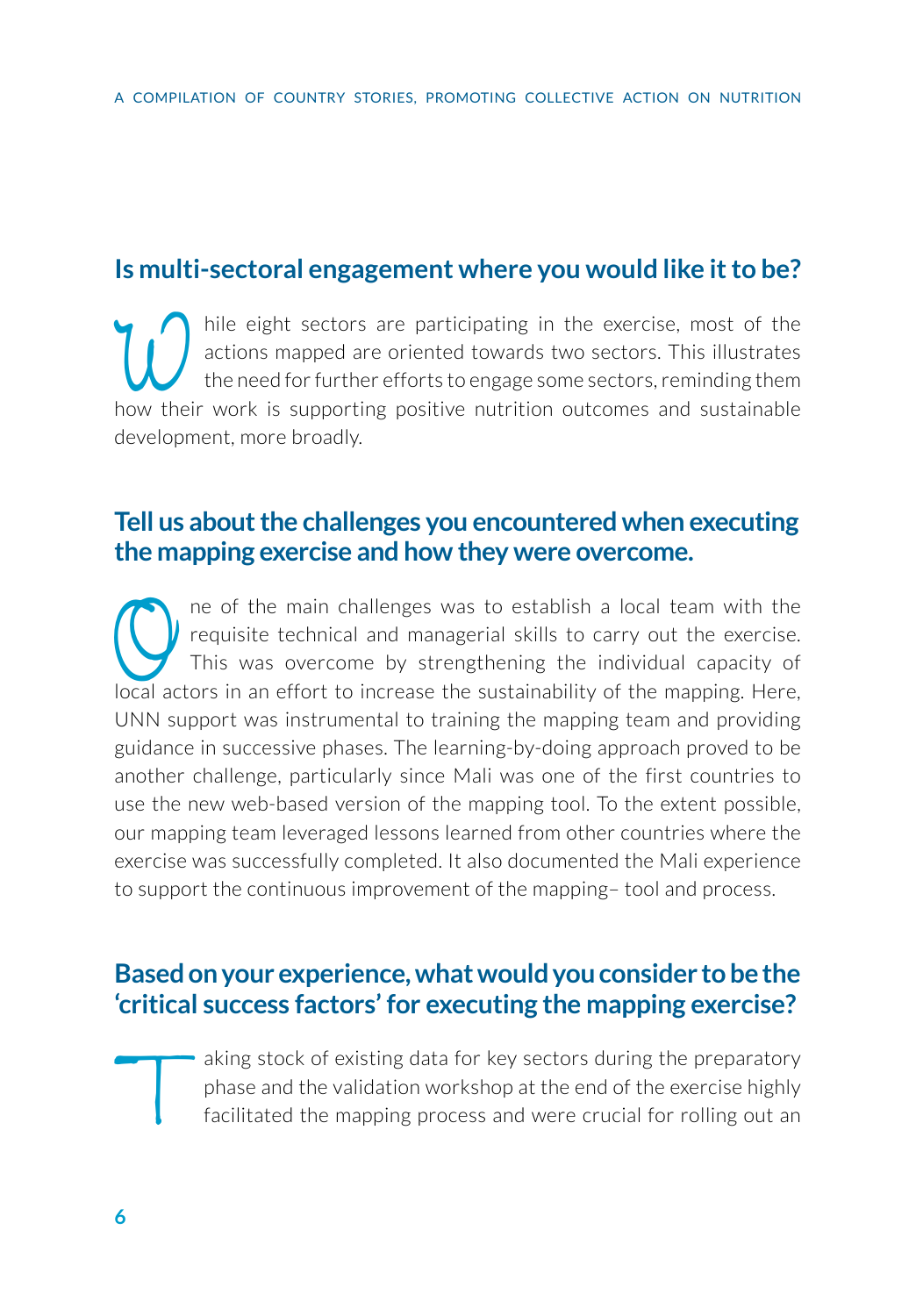inclusive approach. Not only did this help us obtain stakeholder buy-in from the onset, but it also helped sustain momentum throughout the exercise. These efforts were backed by regular, dynamic communications with all participating institutions. The technical support of the UNN and Mali's active engagement in the SUN Movement were also pivotal to the success of the mapping.

# **Is there anything that you would do differently the next time?**

ood question. Here are some thoughts/tips that I would bear in mind<br>(and encourage others to do the same) for a successive round of<br>mapping. (and encourage others to do the same) for a successive round of mapping.

- **1.** Advocate for direct access to relevant, sector-specific databases, particularly those of non–traditional nutrition actors
- **2.** Decentralize data collection to improve the response rate to the mapping questionnaire and correct inconsistent data during field visits
- **3.** Prepare posters that illustrate the key findings to support dissemination, including among SUN networks, and reinforce the roles of the different sectors in nutrition. The posters could be shared at annual multi-sectoral nutrition reviews and perhaps at the SUN Global Gathering.

# **Now that you have conducted the exercise, how are the findings being used to support transformative change in nutrition?**

The mapping is a decision–making tool that all actors can use to guide<br>prioritization exercises, advocacy and resource mobilization for<br>nutrition at all levels- decentralized, national and global. It enables prioritization exercises, advocacy and resource mobilization for nutrition at all levels– decentralized, national and global. It enables